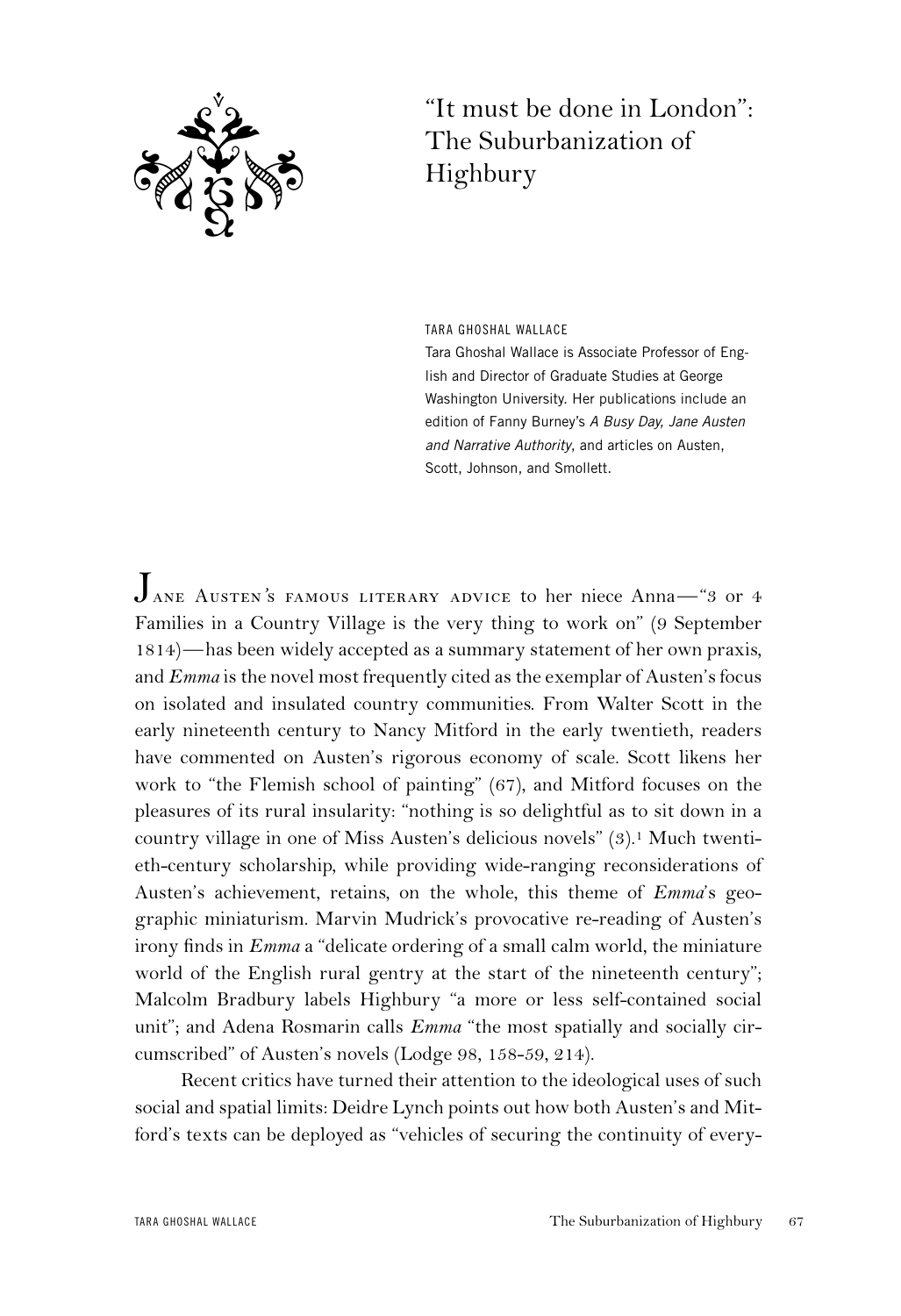day Englishness across cultural divides" (1106); John Wiltshire, who describes Highbury as "provincial and confined," reads in its insularity an analysis of class and gender issues as well as "the fantasy of the pastoral paradise" (67); and William Galperin uncovers the novel's ideologically nostalgic effect, one that enables readers to imagine "either an oasis, delightfully removed from the bustle of metropolitan life, or a sharply demarcated social space in which a normative, increasingly partial idea of Englishness is postulated on behalf of specific class and ideological interests" (180).

Certainly, *Emma* provides ample justification for this continuing emphasis on its narrow boundaries. While it narrates episodes referring to places as distant as Ireland, all of the novel's action occurs within Highbury and its environs. The reader is taken on no jaunts to Bath or Derbyshire or Portsmouth, and Emma, unlike all other Austen heroines, never leaves home. In this essay, I want to argue that Highbury, for all its seeming insularity, mirrors and participates integrally in the demographic, geographic and cultural forces that were changing the face of England. In *Emma*, London, a mere sixteen miles away, is an urgently encroaching presence, a mega-metropolis that diminishes Highbury's autonomous existence and has already penetrated into its communal and domestic spaces. Read in relation to earlier fiction and in the context of social history, *Emma*'s small scale registers some very weighty changes, and its minimalism encodes a careful and knowledgeable consideration of the historical phenomenon of urbanization. The novel records a shift in Highbury's status as London increasingly co-opts its economic and social life, slowly but inexorably colonizing this corner of Surrey, turning the once flourishing rural enclave into a suburban satellite. However, as I will argue, the novel shows Highbury and London participating in a mutually enriching reciprocal social and cultural traffic. In *Emma*, Austen has constructed a society that ensures its own survival in an organically evolving socio-demographic reality by re-casting itself as a thriving hybrid of the urban and rural.

I will begin with what *Emma* does not do: unlike earlier novels by Austen and her predecessors, it does not demonize—either irascibly or ironically—London and its dangerous urban culture. A quick glance at some canonical eighteenth-century novels establishes the pattern. Daniel Defoe's criminal Moll Flanders (1721) flourishes in what Peter Ackroyd calls "the disorder and mutability . . . , the speed and acceleration of the London streets" (343-45), and twenty-five years later, Samuel Richardson's *Clarissa* depicts a London in which urban anonymity enables a libertine to incarcerate his victim. Frances Burney's heroine in *Evelina* (1778) finds herself perpetually in danger because public spaces—Vauxhall, Ranelagh—are teeming with un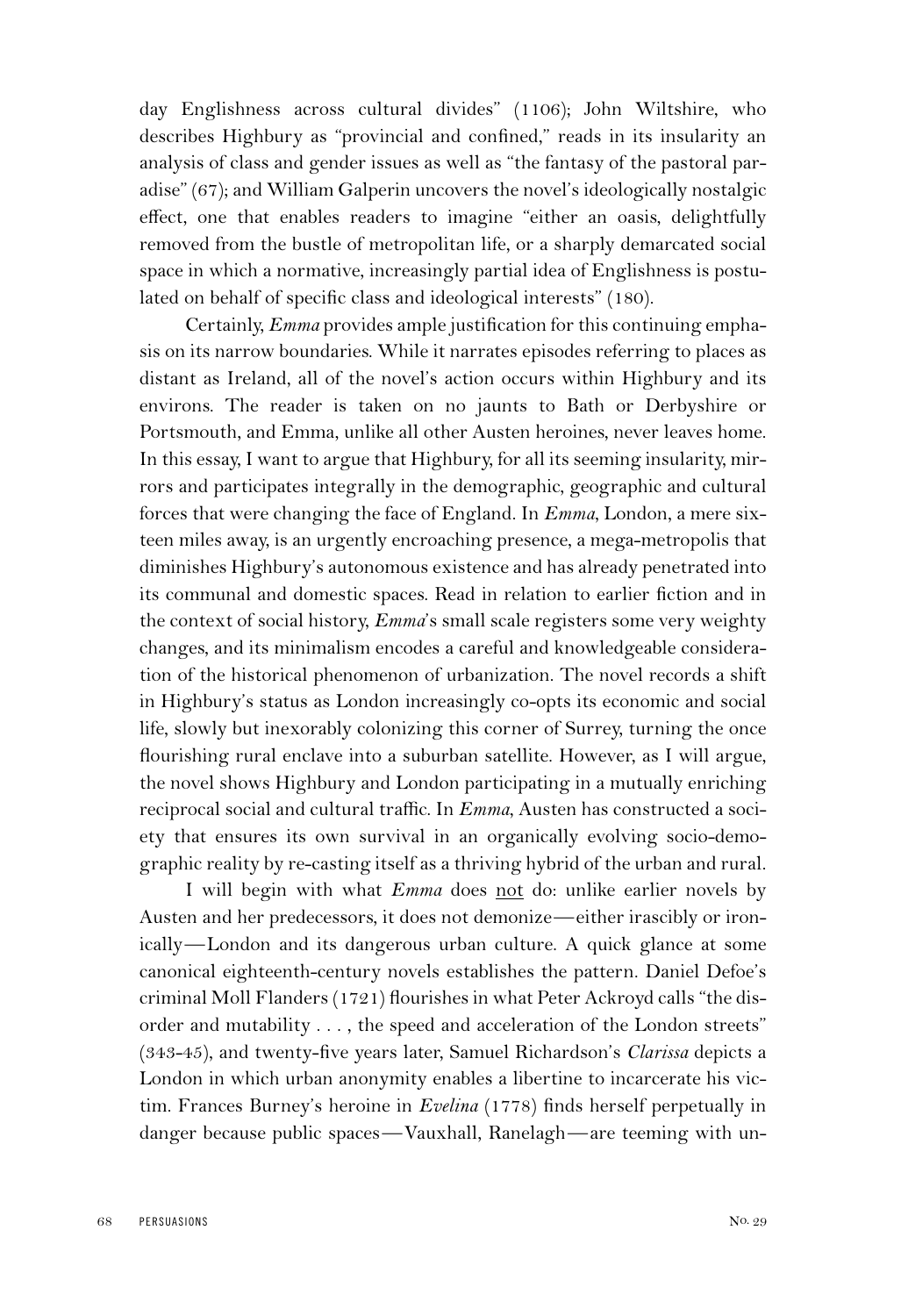desirable and unregulated populations. Even William Godwin's protagonist in *Caleb Williams* (1794) goes to ground in the capital, "London being a place in which, on account of the magnitude of its dimensions, it might well be supposed that an individual could remain hidden and unknown" (262).

Caleb's characterization of the metropole is echoed in *Pride and Prejudice*, when Mr. Bennet knows Lydia and Wickham must be in London because "where else can they be so well concealed?" (PP 299). London's size and compartmentalization enable another kind of social sin, when Miss Bingley and Darcy conceal from Bingley Jane's presence in town. In *Mansfield Park*, of course, London not only houses and nurtures the immoral Crawfords but unleashes Maria Bertram's worst impulses. In *Sense and Sensibility*, London is the site of Willoughby's betrayal of Marianne, and it offers to the immoral Lady Susan "the fairest field of action" (*MW* 294). These early novels, then, seem to enact Catherine Morland's breathless announcement "'that something very shocking indeed, will soon come out in London'" (*NA* 112). Austen's own correspondence playfully references this sense of the menacing metropolis: "Here I am once more," she writes to Cassandra on 23 August 1796, "in this Scene of Dissipation & vice, and I begin already to find my Morals corrupted"; a month later, she writes again to Cassandra that she has decided not to accompany their brother Frank to "Town" because, were her friends the Pearsons not at home, "I should inevitably fall a Sacrifice to the arts of some fat Woman who would make me drunk with Small Beer" (18 September 1796).

In *Emma*, on the other hand, London is neither a den of iniquity nor even a carefully distinguished metropolitan "other" against which country pleasures and ethics can be measured. It is, rather, a constant stage-sharing presence, woven into the fabric of the narrative just as it is into the lives of Highbury's inhabitants. Sandra M. Gilbert and Susan Gubar have argued that Emma the character "is clearly an avatar of Austen the artist" (Lodge 207). If Austen has created a heroine whose imaginative powers resemble those of the author, she has also reproduced the mobile environment in which that author lived. The letters, as we know, frequently recount the family circle's multiple visits to the capital, journeys undertaken without any particular sense of adventure or arduousness. Indeed, when Mr. Peter Debary declines the curacy of Deane because "he wishes to be settled nearer London," Austen berates his "foolish reason": "as if Deane were not near London in comparison of Exeter or York.—Take the whole World through, & he will find many more places at a greater distance from London than Deane, than he will at a less. . . . I feel rather indignant . . . that Deane should not be universally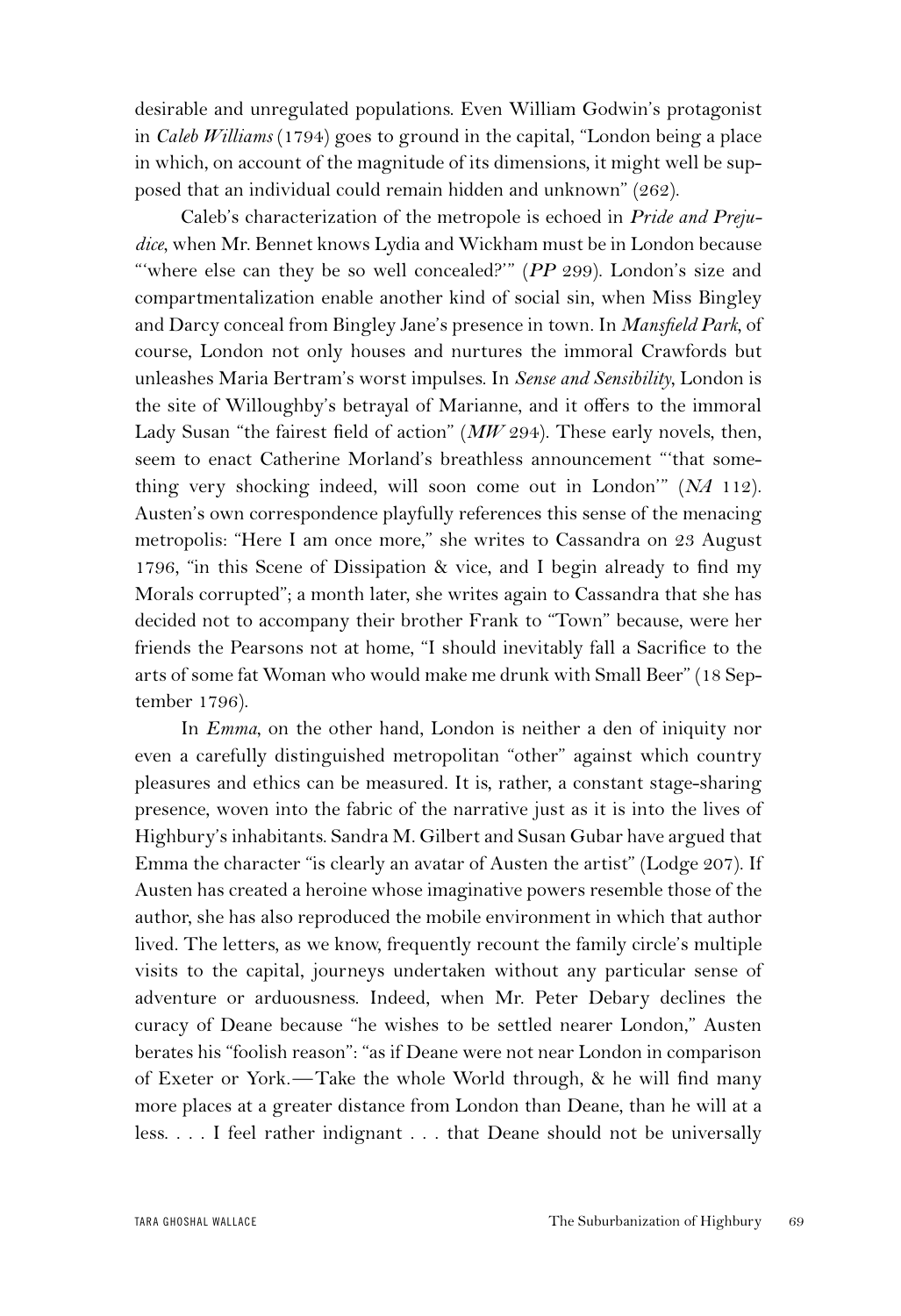allowed to be as near the Metropolis as any other Country Village" (8 January 1801). Of course, Austen's playfulness obtains here too, but at the same time, she registers the foolishness of thinking fifty-five miles an insuperable distance from the city.

Highbury, only sixteen miles from London, cannot therefore be thought of as any distance at all. Mr. Weston, characteristically, thinks London far only when the Churchills settle even closer to Highbury, having earlier gloried in the proximity to London that would allow Frank to visit "'at any hour'" (309). Weston himself makes nothing of the distance, joining a party at Hartfield immediately after returning from a day's business in London. Only John Knightley comments (internally and sardonically) on this casual attitude to the journey, and only because "[a] man who had been in motion since eight o'clock in the morning, and might now have been still, who had been long talking, and might have been silent, who had been in more than one crowd, and might have been alone!" (303) would choose a social engagement rather than a quiet evening at home. Others, too, travel back and forth as a matter of course. Mr. Elton assures Emma that "'he could ride to London at any time'" (49) to have her picture framed. Frank, famously, undertakes a day's journey to London to acquire a piano for Jane Fairfax. We first meet Mr. George Knightley himself when he replicates Mr. Weston's walk to Hartfield after having "returned to a late dinner" (9), and later in the novel he races back from Brunswick Square to console Emma in her supposed grief over Frank's engagement to Jane. Indeed, the only character who thinks of London as dauntingly remote is Mr. Woodhouse, and he, of course, finds the half-mile to Randalls "'such a distance'" (8).

The London to which all these Highbury residents travel was, by the beginning of the nineteenth century, not only home to almost a million residents, but also the financial, commercial, and cultural center of England: the capital "already seemed disproportionately large both in numbers and influence. . . . There were many complaints that London for long had sucked the vitals of trade to herself and attempted to set the tone of the whole of English society . . ." (Briggs 41). London's size and sprawl had grown rapidly through the eighteenth century. Elie Halévy says that "[t]he population of London, which was only 864,000 at the opening of the century, had exceeded the million by 1811" (256), and George Rudé places the significance of these figures in a European context: "In 1750 . . . about one Englishman (and Welshman) in ten lived in London, whereas one Dutchman in eleven may have lived in Amsterdam and no more than one Frenchman in forty lived in Paris" (ix). Since death rates in the period exceeded birth rates, the discrepancy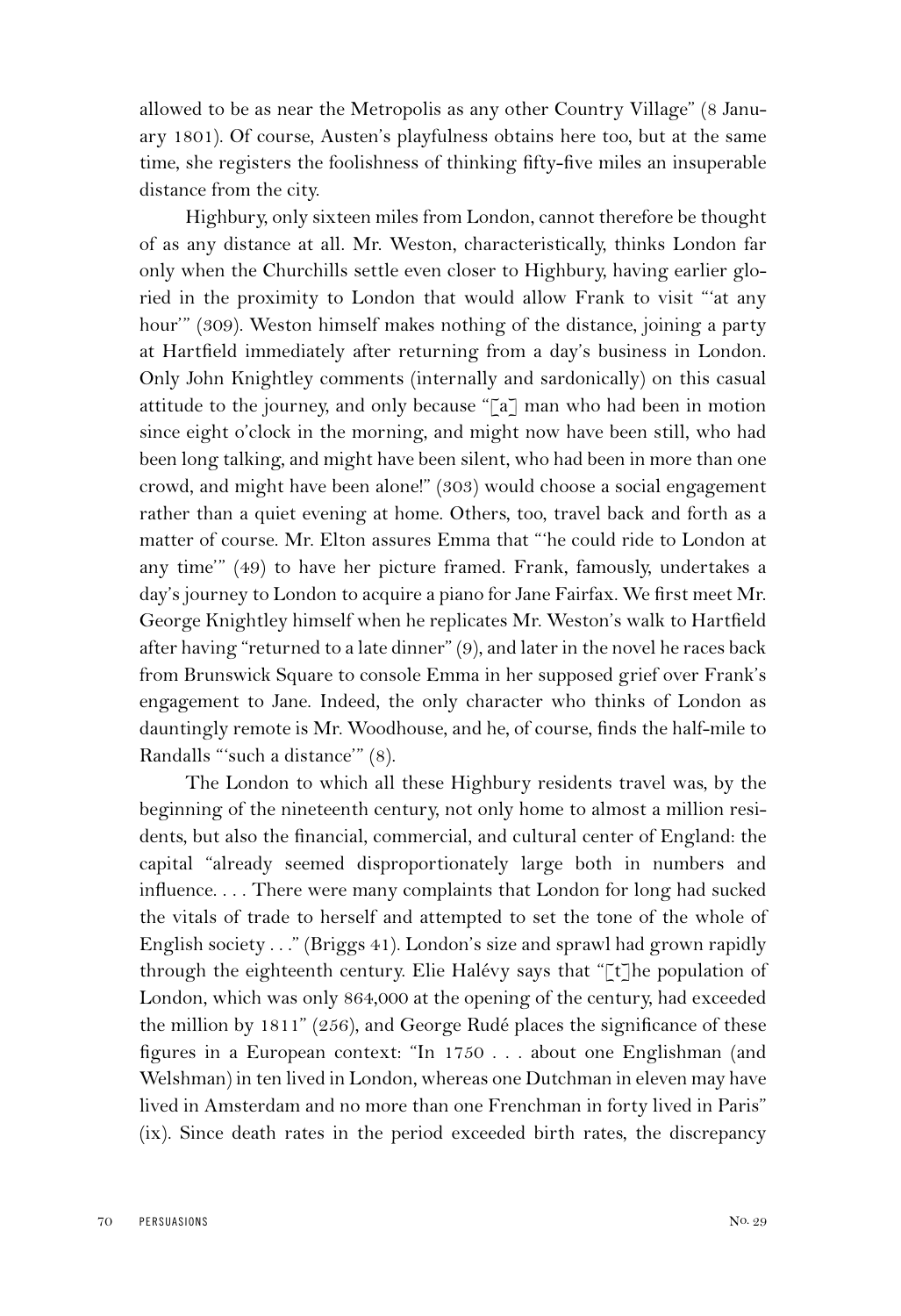"could only be made up by a steady inflow of new settlers from the provinces" (Rudé 6).2 In 1771, Tobias Smollett, in the voice of the protagonist of *Humphry Clinker*, describes the capital's insatiable appetite for more bodies:

the capital is become an overgrown monster; which, like a dropsical head, will in time leave the body and extremities without nourishment and support.  $\ldots$  [O]ne sixth part of the natives of this whole extensive kingdom is crowded within the bills of mortality. What wonder that our villages are depopulated, and our farms in want of day-labourers? . . . The tide of luxury has swept all the inhabitants from the open country. (118)

Matthew Bramble particularly deplores the migration of farm workers to the city, and certainly the majority of new Londoners were of the laboring class, but, as he points out, even gentry and aristocrats flocked to the capital—"The poorest squire, as well as the richest peer, must have his house in town . . ." (118).

While Smollett's text inveighs against those who migrate because of greed or ambition, Austen represents this demographic shift as an organic outcome of social change; indeed, when Alistair M. Duckworth says that Emma presides "[a]t the center of a world apparently unendangered by any possibility of discontinuity" (148), we must emphasize the word "apparently" and note that Austen makes very clear that she is representing a society on the move. She tells us, early in the novel, that Mr. and Mrs. John Knightley have settled in London; as a younger son, John Knightley must practice a profession, and London is the natural home for a rising attorney (7). Moreover, since Emma after her engagement to Mr. Knightley is "never struck with any sense of injury to her nephew Henry, whose rights as heir expectant had formerly been so tenaciously regarded" (449), we can assume that the younger Knightley branch will perforce become Londoners. The Westons, too, have migrated to London, and although Mr. Weston never quite abandons his native town, it can be assumed that the "brothers already established in a good way in London" (16) have made a permanent shift.

The influx of population to London has necessitated a geographical spread so extensive that its separate urban districts manifest not only class divisions but even distinctly different ecologies. Isabella counters her father's conviction that London cannot be a healthy place to live with an eager defense of her own environment:

"*we* are not at all in a bad air. Our part of London is so very superior to most others!—You must not confound us with London in general, my dear sir. The neighbourhood of Brunswick Square is very different from almost all the rest." (103)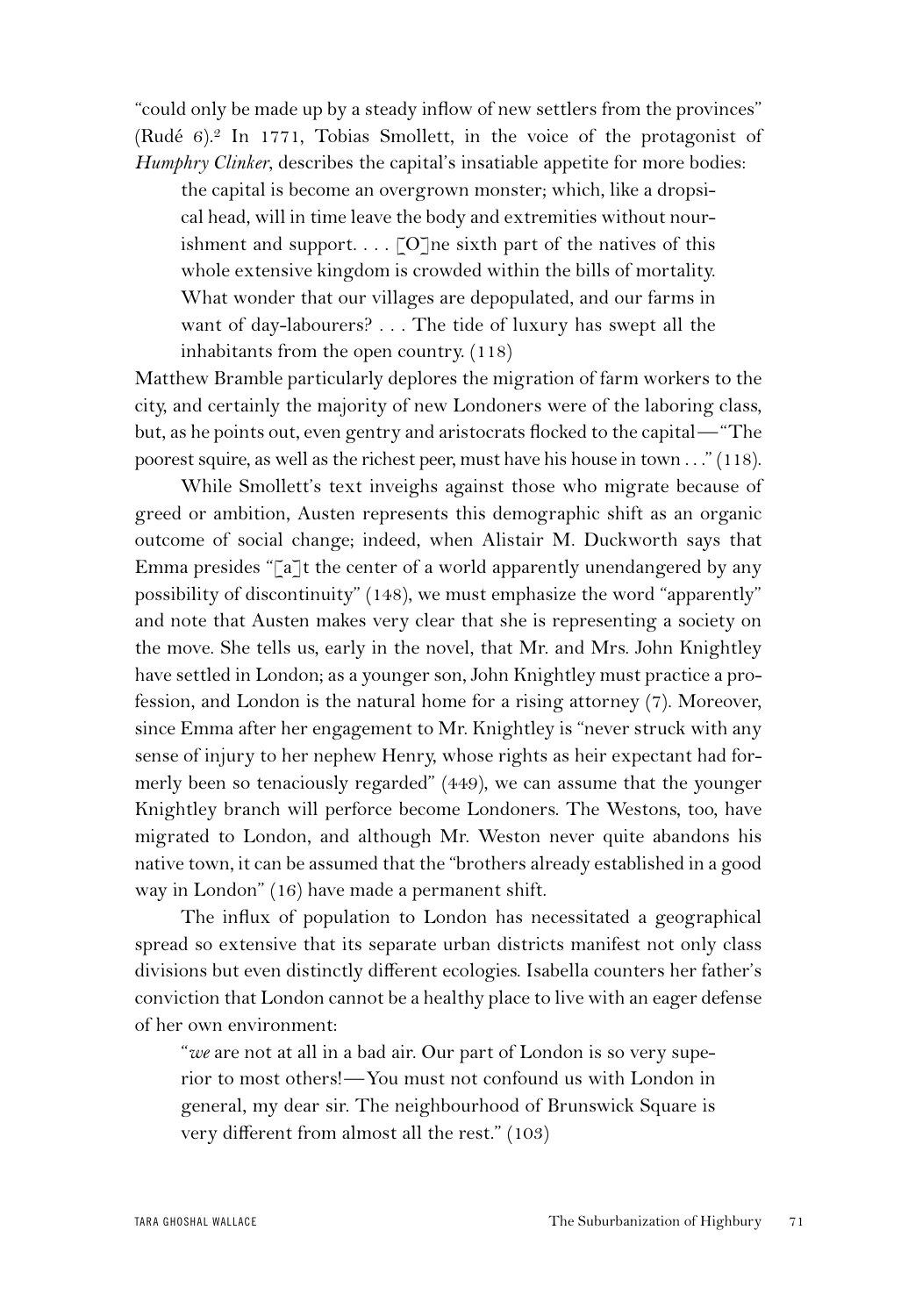Isabella here is not merely deflecting Mr. Woodhouse's anxiety but articulating a material reality: for at the same time as it was drawing populations from the countryside, London was expanding into the rural districts on its outskirts. As early as 1726, Daniel Defoe described an urban sprawl that erased the boundaries between city and country: "We see several villages, formerly standing, as it were, in the country, and at a great distance, now joined to the streets by continued buildings, and more making haste to meet in the like manner" (287-88). At mid-century, Horace Walpole's correspondence chronicles this inexorable expansion: in 1774 he writes to Horace Mann, "London increases every day; I believe there will soon be no other town left in England"; two years later he tells Mann that "London could put Florence into its fob pocket. . . . Rows of houses shoot out every way like a polypus . . ." (23.569, 24.228).

Surrey, the county in which Austen sets Highbury, was certainly being swallowed by the metropole. Official recognition that London had in effect appropriated contiguous territories was reflected in government documents. H. C. Darby tells us that "[b]y the time of the first Census in 1801, the population of this built-up area [Greater London] amounted to nearly 960,000, . . . 210,000 to the south, in the counties of Kent and Surrey" (87). In other words, a large part of Surrey, by the beginning of the nineteenth century, is considered to be part of what Defoe had already characterized as "this overgrown city" (307). London's exponential growth raised fears that it would effectually colonize the rest of the country, which would exist only to feed its appetites. William Roscoe writes to Walpole in 1796 that "if the present tendency towards the metropolis should continue for another century, the rest of the kingdom will only be considered as farms, manufactories, or sea-ports, to furnish supplies to the modern Babylon" (15.282).

Highbury seems well on its way to becoming a part of this megalopolis that has commandeered populations, acres and economies previously attached to rural areas. It has, as we have seen, lost members of gentry families to London. The draining away of gentry has a material correlative in the Crown Inn's large public space, which "had been built many years ago for a ballroom, and while the neighbourhood had been in a particularly populous, dancing state, had been occasionally used as such;—but such brilliant days had long passed away." Indeed, when Frank presses Emma to revive the tradition of balls, she points to " $\lceil \cdot \rceil$  he want of proper families in the place" (197-98). The Crown also fails to serve as the kind communal center described in William Howitt's 1838 memoir of English country life: "There is nothing more characteristic in rural life than a village alehouse, or inn. It is the cen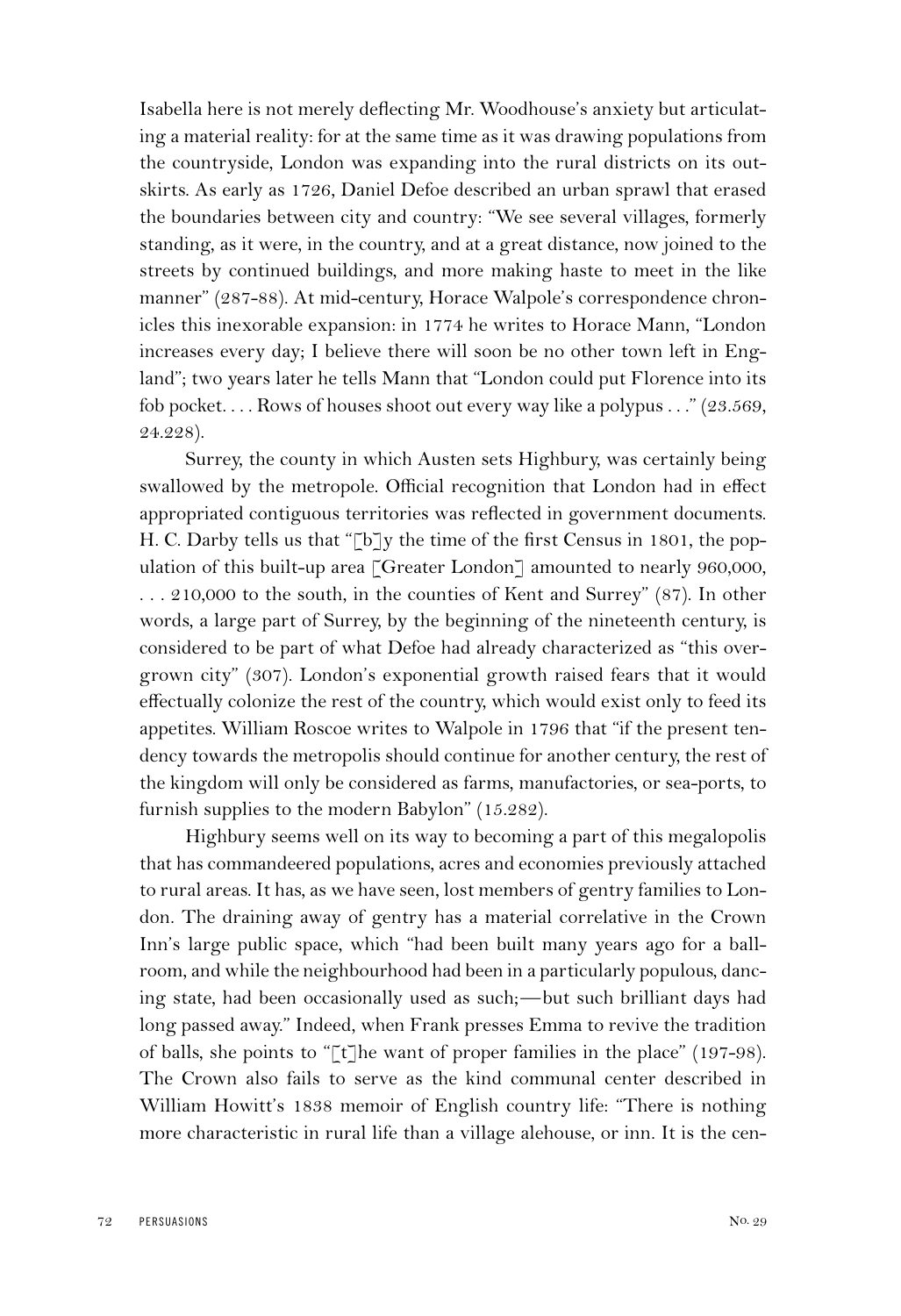tre of information, and the regular, or occasional rendezvous of almost everybody in the neighbourhood" (480). Although Mr. Weston speaks of his "'business at the Crown about his hay'" (193), and although it functions as a place to meet on parish business (456-57), it has dwindled into a space "to accommodate a whist club established among the gentlemen and half-gentlemen of the place" (197). Too close to London to thrive as a posting stage, it has become emblematic of a one-horse (or perhaps a two-horse) town, "where a couple of pair of post-horses were kept, more for the convenience of the neighbourhood than from any run on the road" (197).

Highbury's economic life, too, seems dominated by London's huge industrial and commercial reach. One small example demonstrates London's economic stranglehold; whereas the production of local ales had traditionally been both a source of income and a matter of pride in country towns, by 1800 "[t]he great London breweries supplied most of the ale houses in Middlesex and large numbers in Kent and Surrey. . . . London produced almost all the gin drunk in the country" (Prince 137). If even plebian drink had been appropriated by London, more refined commodities were even more within its province. According to Roy Porter, "As the nation's only dynamo of fashion, London attracted provincials to come and spend on clothes and finery; pictures, *objets d'art*, books, and the theatre" (34). Porter's list of famous retailers who opened shops in London during mid-eighteenth century includes Wedgwood, Bowler, and Fortnum and Mason; genteel customers who craved dainty treats served on tasteful china to fashionably hatted guests would naturally have to make frequent expeditions to the city. Porter invokes Austen herself when he describes the powerful draw of retail shopping in London (145). Among the many articles Austen acquires from London are silks for netting (27 October 1798, 23 January 1799), drawing paper (18 December 1798), Steele's Lavender Water (14 January 1801), . . . and news. In a letter of 25 January 1801, she tells Cassandra, "I shall expect you to lay in a stock of intelligence that may procure me amusement for a twelvemonth to come." While the commodification and exchange of "intelligence" is worth investigation in the context of *Emma*—remember that Mr. Weston, fresh from London, proceeds to "spread abroad what public news he had heard" (303)— I want merely to point out how routinely Austen and her family made London their shopping destination, frequently to purchase desirable commodities unavailable in country villages.

Like Steventon and Chawton, Highbury provides only limited retail resources. While Ford's may sell "'gloves and everything'" and stimulate Frank's "*amor patriæ*" (200), it cannot furnish the accoutrements of elegant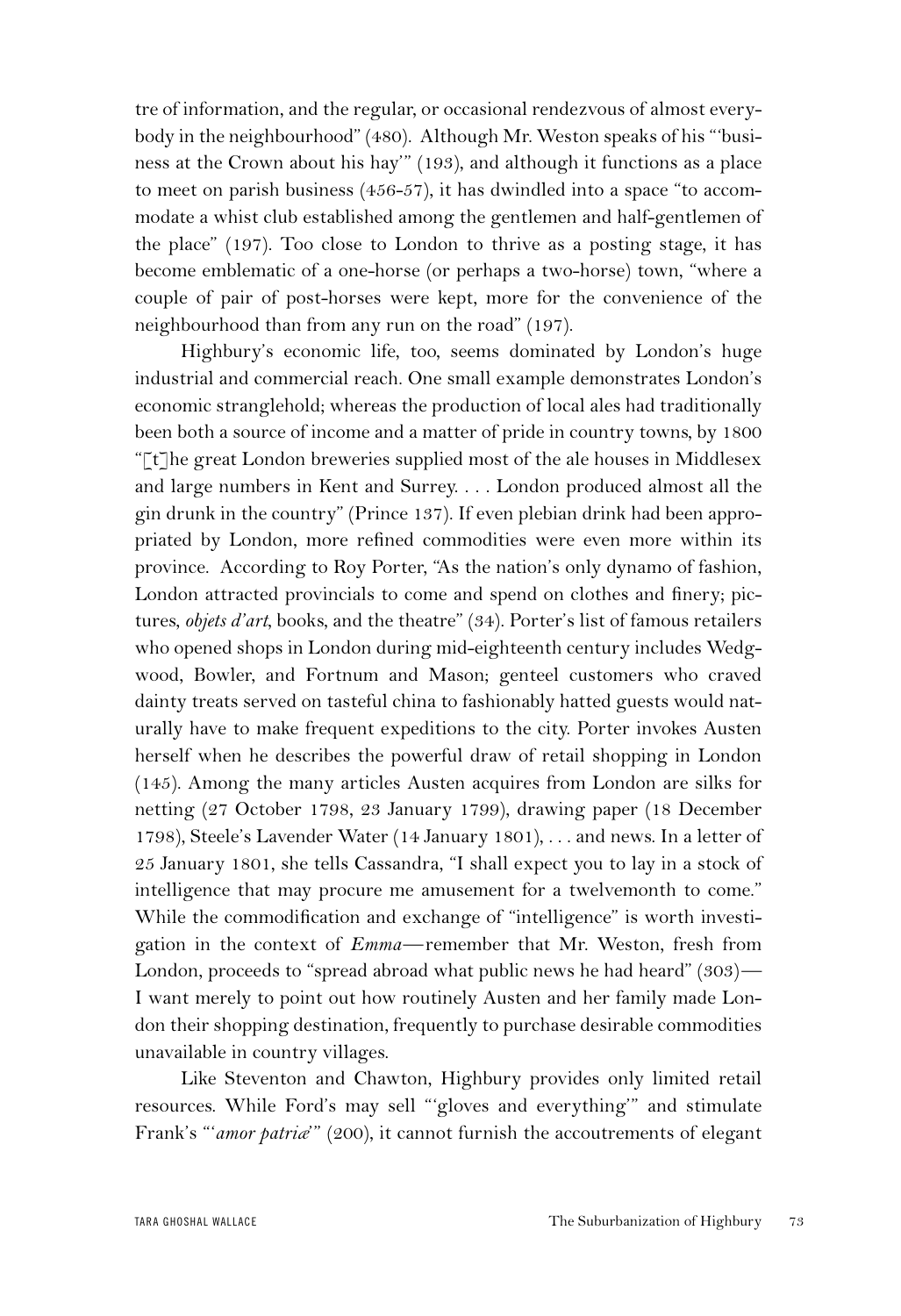life. The Coles, we recall, postpone issuing their invitation to the Woodhouses because they "'had been waiting the arrival of a folding-screen from London'" (208). Though we see Harriet Smith dithering over muslins sold at Ford's, we never witness Emma shopping there, and when Emma's sketch of Harriet has to be framed, there is no question but that "'it must be done in London'" (48). Local craftsmen who presumably serve the more quotidian needs of the neighborhood lack the skill (or the cachet) to produce an appropriately distinguished setting for Emma's art, nor is amateur mounting by the artist herself adequate. The absolute and uncontested assumption that Emma's picture must be framed in Bond Street attests to refined tastes that can be catered to only in the metropolis.

When Frank Churchill dashes off to Broadwood's to buy the pianoforte, he screens his lover's errand with the indisputably frivolous story of a haircut. Emma initially reacts harshly to such superficial vanity:

There was certainly no harm in his travelling sixteen miles twice over on such an errand; but there was an air of foppery and nonsense in it which she could not approve. . . . Vanity, extravagance, love of change, restlessness of temper, . . . heedlessness as to the pleasure of his father and Mrs. Weston, indifference as to how his conduct might appear in general; he became liable to all these charges. (205)

But Emma quickly forgives Frank his "little blot" (205). Certainly Frank's self-mocking charm conduces to Highbury's tolerance of the extravagant gesture; but equally certainly, the ostensible motive of the journey falls sufficiently within the parameters of acceptable upper-class behavior that it provokes only temporary charges of foppery. Miss Bates alone remembers the episode with disapproval, when, with her usual indirection, she delivers a reproof: "'[H]ow do you like Jane's hair? . . . Quite wonderful how she does her hair!—No hairdresser from London I think could'" (323). When we compare Highbury's easy accommodation to Frank's "'little whims'" (206) to the furor raised by Mary Crawford's desire for a horse and cart to convey her harp, we see how carefully Austen distinguishes between the effects of being seventy miles from London and sixteen miles from it in the early nineteenth century.

The interpenetration of London and Highbury, then, creates a kind of cultural seamlessness absent in the earlier novels of Austen or her eighteenth-century predecessors. This kind of homogeneity of values stems in part of course from the demographics alluded to earlier in this essay; the fact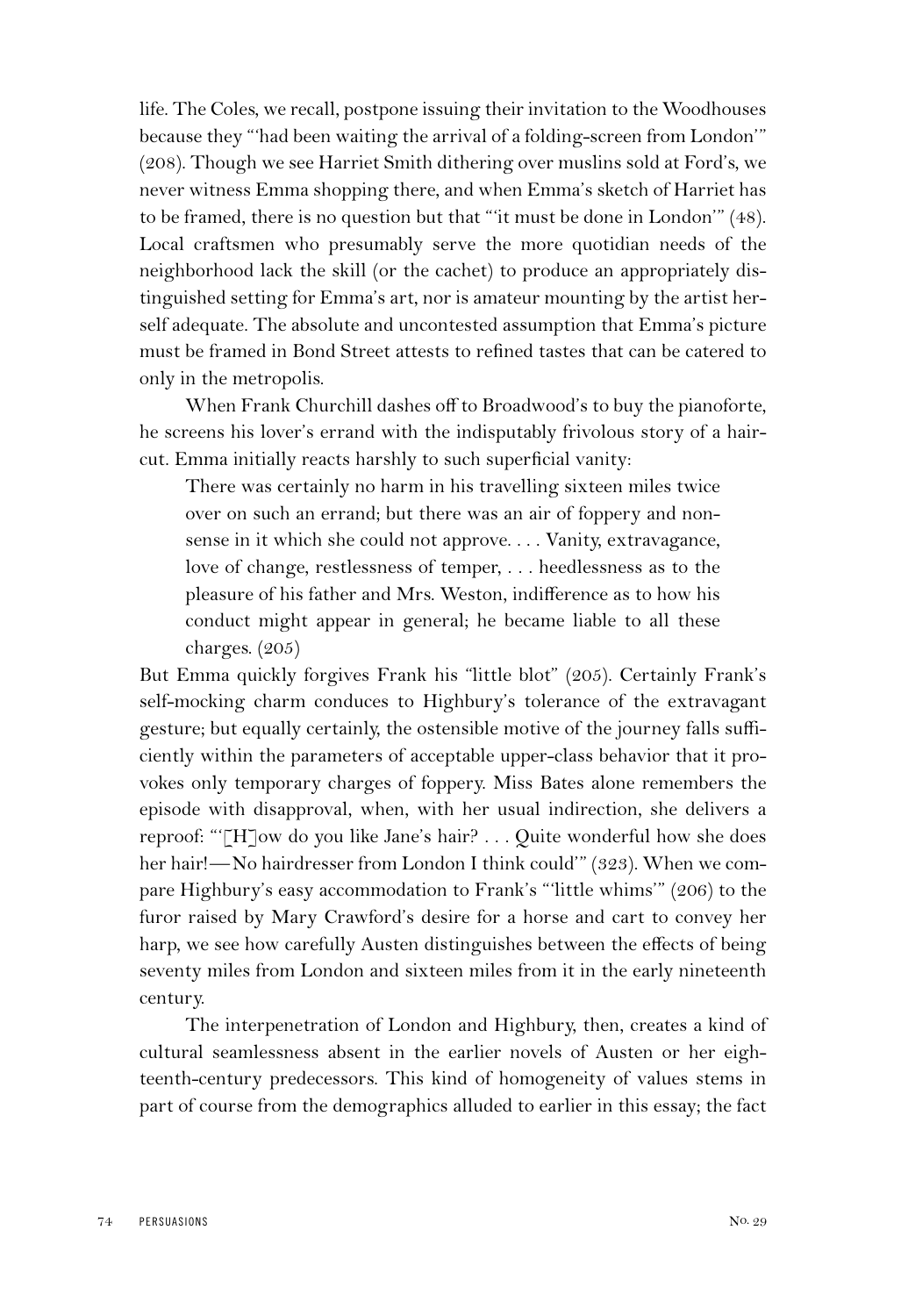that at least a sixth of England's population knew London "must have acted as a powerful solvent of the customs, prejudices and modes of action of traditional, rural England" (Wrigley 50). O. H. K. Spate recasts this benign blending in a more imperial light, arguing that despite the rise of industrial centers in the north, London "continued to exert its magnetism. . . . The momentum of London, the attractive and reproductive power of that vast aggregate of human needs and wills, carried it on to a new domination" (547). Even Howitt's celebration of English country life concedes that urban habits seep into rural life through the upper classes' regular pilgrimages to London: "One of the chief features of the life of the nobility and gentry of England is their annual visit to the Metropolis; and it is one which has a most essential influence on rural life itself" (594). Highbury's proximity to and interconnection with London creates a climate of urban values in which even the egregious act of riding thirty-two miles for a proper haircut is merely fatuous.

Of course not all visits to London stem from sophisticated tastes. When, after her engagement to Knightley, Emma wants to extricate Harriet from a forced intimacy painful to both, she depends on London to "give her some amusement.—She did not think it in Harriet's nature to escape being benefited by novelty and variety, by the streets, the shops, and the children" (435). Happily, a perfectly legitimate excuse lies ready because "Harriet really wished, and had wished some time, to consult a dentist" (451). Mark Blackwell's fascinating account of this episode examines the way it transmits cultural information and exemplifies Austen's narrative technique. "Dentistry," he says, "was a recently delineated medical specialty when Austen composed *Emma*, one strongly associated with trendy metropolitan tastes and social aspiration" (478-79). Accordingly, argues Blackwell, Emma continues to construe Harriet as part of a social class to which she has no claim: "Thus, Harriet's trip to London at once advances and retards the plot. Bundling Harriet off to the city permits the development of Emma's romance with Knightley, yet it arrests her moral reformation . . ." (489). Austen's own narrative about her nieces' visit to a London dentist validates Blackwell's argument about the social prestige of metropolitan dentistry while also demonstrating her own skepticism about these new medical professionals. Mr. Spence treats the children of the prosperous and socially upscale Edward Austen Knight, and Austen ends a rather gruesome description of cleaning, filing and extracting (complete with "two sharp hasty Screams") with an acid allusion to Spence's desire to drum up business: he "continued to the last to press for their all coming to him. . . . The little girls teeth I can suppose in a critical state, but I think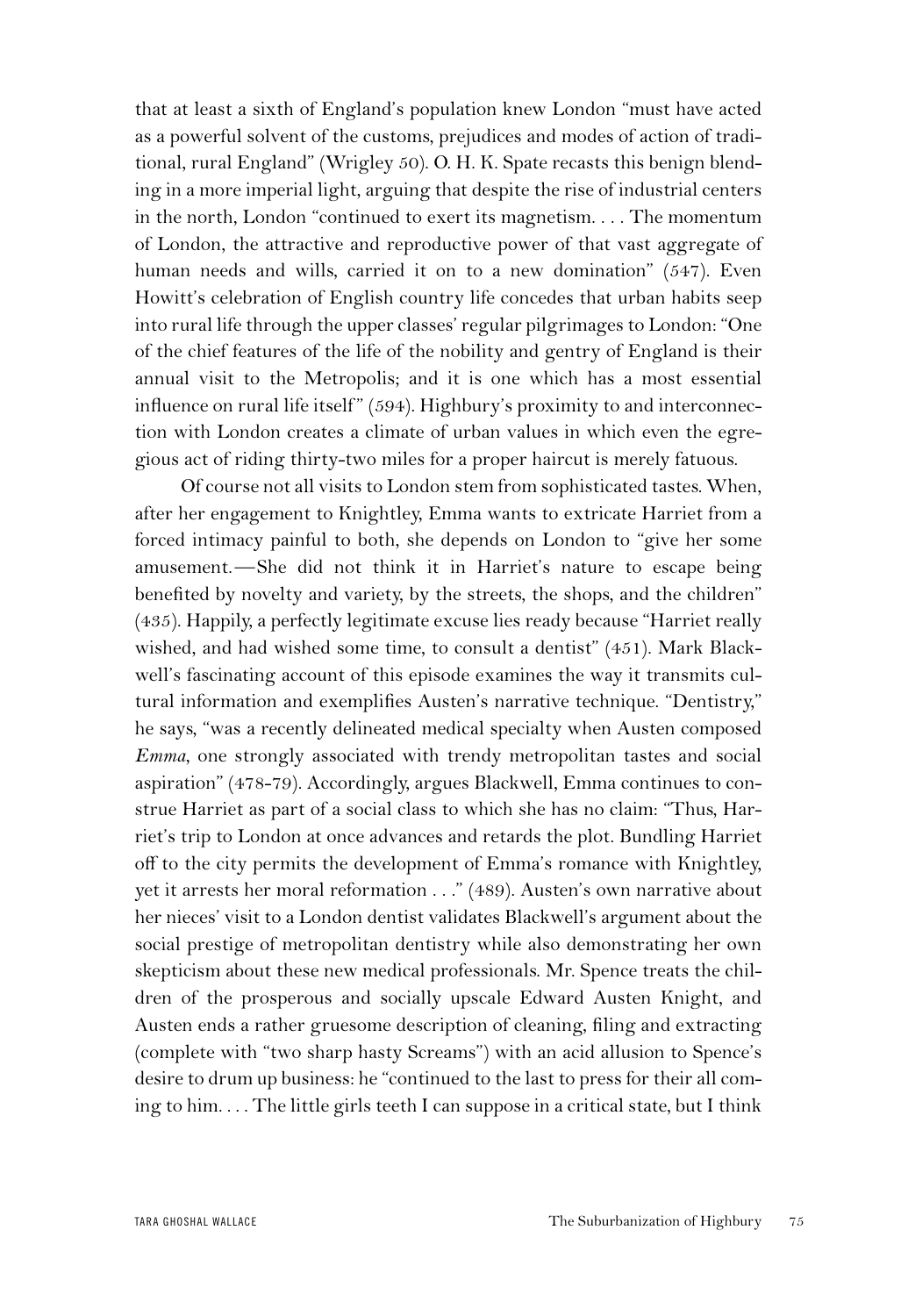he must be a Lover of Teeth & Money & Mischeif to parade about Fannys" (16 September 1813). However, since not even Mr. Knightley detects any inappropriate social elevation attached to Harriet's medical purpose, and since Austen's bland language—"she was fortunate in having sufficient reason" deflects too much critical (if not actual dental) probing, the episode also serves to underline Highbury's habitual recourse to London's multiple resources.

So how does Highbury survive as a town when its population, its economy, and its autonomy feel the pressure of the giant city at its back? As a provincial market town belonging in the category that "looked towards the past" (Briggs 38), it should, one might expect, entirely cease to exist as an autonomous entity, especially given its proximity to London. In fact, this very nearness provides Highbury with an identity and a future, for Highbury takes up the burden of housing a population connected to both country and city; both gentry and the rising middle class take up either permanent or weekend residence in locations within easy reach of London. As Prince points out, "On the great roads out of London government officials and citizens of London built themselves comfortable brick boxes. . . . New brickwork and stucco was to be seen far beyond a half day's journey from the City" (98).3

Highbury, it would seem, is particularly successful at integrating urban and rural cultures, constituting itself as a highly desirable example of this new hybrid—the suburb. When Galperin claims that "the world of the novel . . . is irretrievably moribund," he elides, I think, some of the dynamism represented in the text. While Highbury may be dominated by Donwell Abbey, it makes room for many who are not landed gentry, including the Woodhouses themselves, who are "first in consequence there" (7), with so much money "from other sources" than land "as to make them scarcely secondary to Donwell Abbey itself " (136). Indeed, Hartfield "may have been built originally as a weekend retreat from a London business" (Delaney 539). Highbury, moreover, offers to London residents something more significant than an opportunity to join the ranks of country gentry and thereby forget, as do the Bingley sisters, "that their brother's fortune and their own had been acquired by trade" (*PP* 15). On the contrary, this enclave of Surrey welcomes those who want to work in the great capital and live in the "countryside," a desire and social development that is recognizably modern. Mr. Weston spends twenty years commuting between his "useful occupation" in London and his house in Highbury, and still has business in town. Highbury embraces the new ethos that combines gentility and work, not by mutating into an indus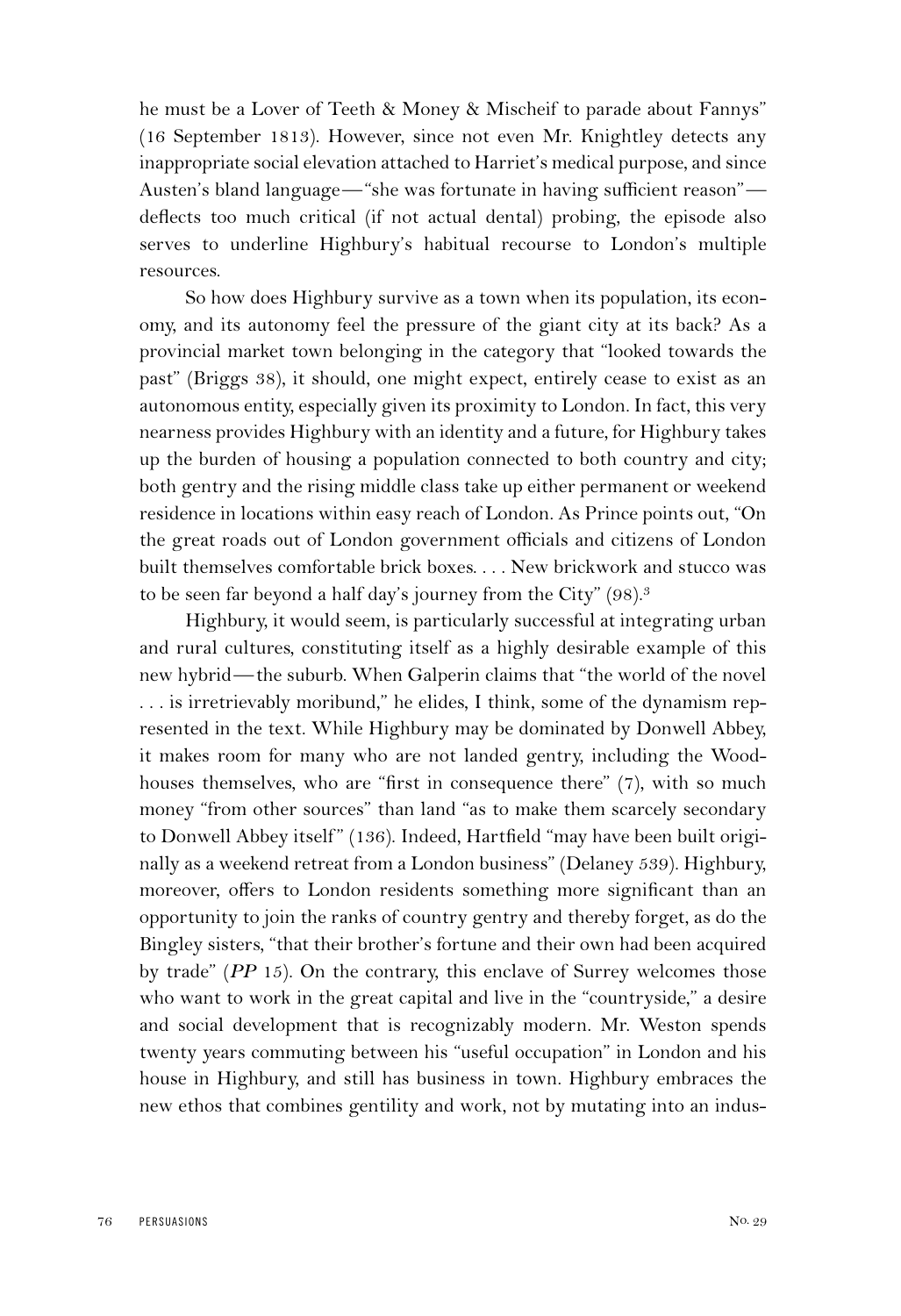trial center like northern towns, but by providing a reposeful home for those whose professional lives require proximity to the financial and cultural giant that is London. Far from fearing or resenting the powerful presence or pressure of London, Highbury quietly adapts to its new role, sacrificing its old autonomy but claiming a vital identity in the new geography of England.

Raymond Williams observes that in Jane Austen's novels, "much of the interest, and many of the sources of the action . . . lie in the changes of fortune—the facts of general change and of a certain mobility—which were affecting the landed families at this time" (113). I would extend this formulation to include a much larger segment of English society. In *Emma*, Austen meticulously reproduces some of the sweeping demographic and social changes visited on country towns near an ever-growing London. She does so not with despair or even dismay, but with an even-tempered fidelity to historical realities. Moreover, in her representation of Highbury's survival, she argues that country society need not collapse or atrophy, as apprehended by Smollett, Walpole, and others, and that the environs of London can flourish by entering into a profitable partnership with the metropole. The world of *Emma* may be painted on a very small canvas, perhaps even on two inches of ivory, but the frame that sustains that canvas is very large indeed, and must, at least in part, be constructed in London.

## **NOTES**

2. Daniel Defoe attributes the discrepancy to the fact that "it is not the number born, but the number christened that are set down, which is taken from the parish register; so all the children of Dissenters of every sort, Protestant, Popish and Jewish are omitted, also all the children of foreigners, French, Dutch, &c. which are baptized in their own churches, and all the children of those who are so poor, that they cannot get them registered: so that if a due estimate be made, the births may be very well supposed to exceed the burials one year with another by many thousands" (336).

3. The introduction to *The Country and the City Revisited* points out that "[t]he paradox of country life as the desirable end of urban aspirations was often resolved then, as it is now, with the convenience of a suburban residence" (15).

<sup>1.</sup> Mitford has her own version of Miss Bates, the "Talking Lady" of whom she says: "Her knowledge is astonishing; but the most astonishing part of all is how she came by that knowledge. It should seem, to listen to her, as if, at some time of her life, she must have listened herself; and yet her countryman declares that, in the forty years he has known her, no such event has occurred; and she knows new news too! It must be intuition" (50).